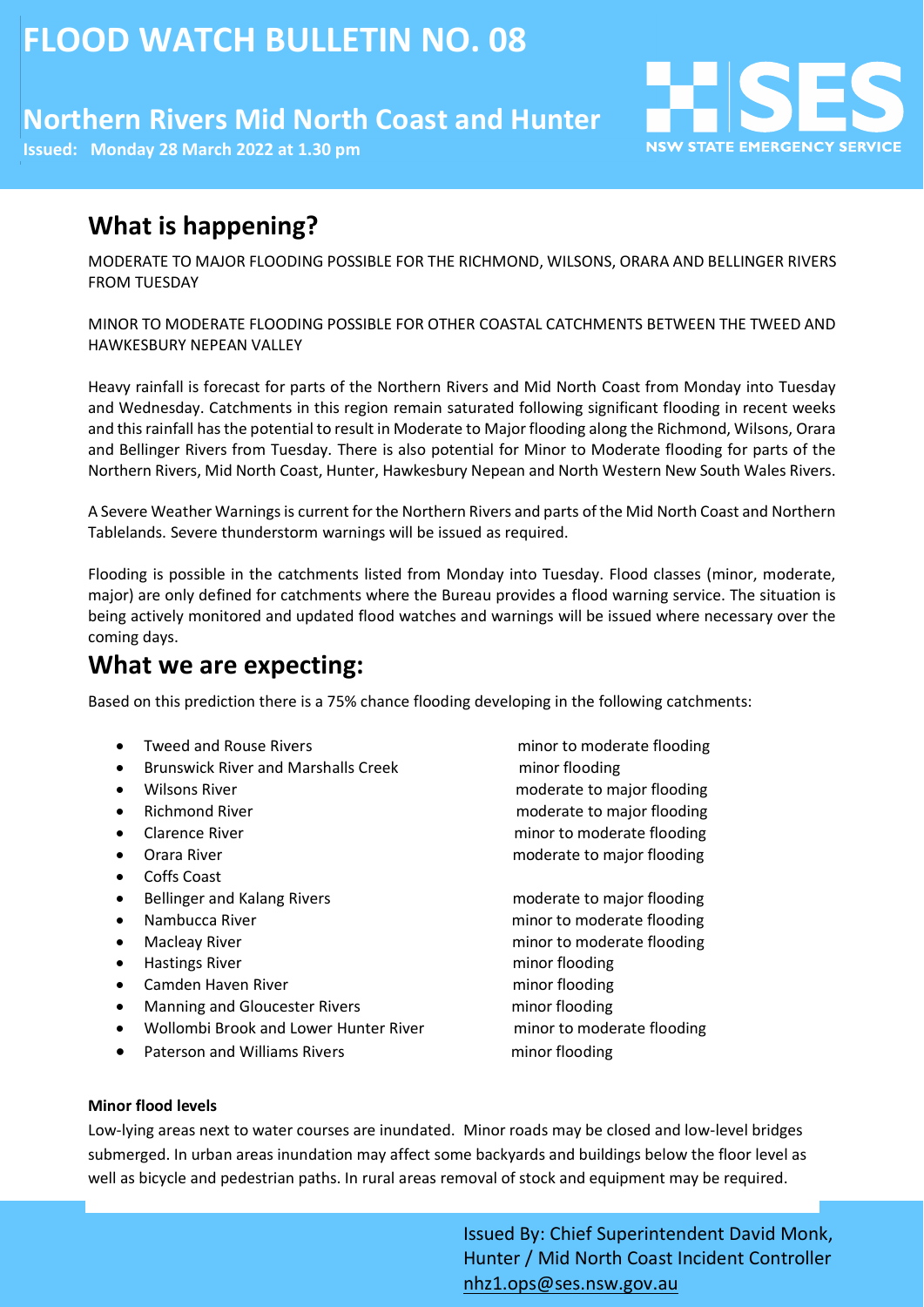#### **Moderate flood levels**

In addition to the above, the area of inundation is more substantial. Main traffic routes may be affected. Some buildings may be affected above the floor level. Evacuation of flood affected areas may be required. In rural areas removal of stock is required.

#### **Major flood levels**

In addition to the above, extensive rural areas and/or urban areas are inundated. Many buildings may be affected above the floor level. Properties and towns are likely to be isolated and major rail and traffic routes closed. Evacuation of flood affected areas may be required. Utility services may be impacted.

### **What you need to do:**

People in areas likely to be impacted by flooding should consider:

- Refraining from driving or walking through flood water
- Road closures and flood isolation may impact on work, family and educational commitments
- Monitoring emergency warnings and severe weather updates on local ABC radio, NSW SES Facebook [Pages](https://www.facebook.com/NSWSESRichmondTweed/) and Bureau of Meteorology website
- If your property is at risk of inundation, please raise moveable items, such as furniture, as high as possible onto benches or tables, placing electrical items on top
- If you are advised by an emergency services officer to evacuate, please do so
- Securing outside belongings and before leaving; turn off the power, water and take essential medicines and clothes with you
- Farmers should move machinery, livestock, pumps, and fodder to flood free ground

**For emergency help in floods and storms, call the NSW State Emergency Service on 132 500. In life threatening situations call triple zero (000) immediately.**

### **For more information:**

- Listen to your local ABC radio station, follow the NSWSES on Facebook or www.ses.nsw.gov.au
- Latest Weather, Warnings, Rainfall and River heights: www.bom.gov.au/nsw/
- Road Closures: www.livetraffic.com.au or www.myroadinfo.com.au
- Rural animal and livestock assistance, contact Local Land Services

### **The next bulletin will be issued by Tuesday 29 March 2022 at 2.00pm**

Issued By: Chief Superintendent David Monk, Hunter / Mid North Coast Incident Controller [nhz1.ops@ses.nsw.gov.au](mailto:nhz1.ops@ses.nsw.gov.au)